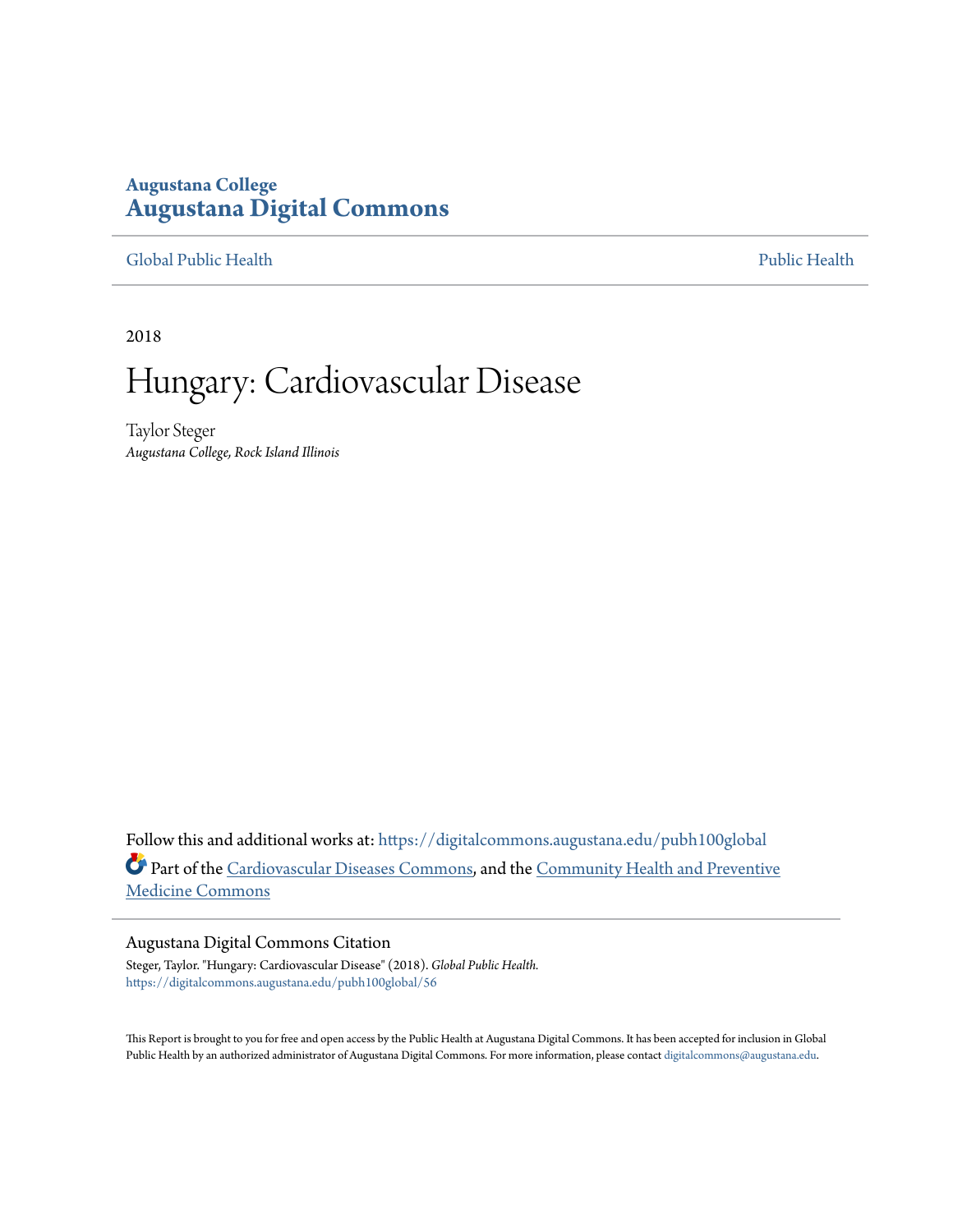

**Name:** Hungary **Capital:** Budapest **Location:** Located in Central Europe, surrounded by Slovakia, Ukraine, Romania, Serbia and Croatia **Population:** 9.702 million

**Ethnic Makeup**: Hungarians, Germans, Slovaks, Croats and others **Religion**: Jewish, Christianity, no official religion Info: Worldpopulationreview, 2018 **Political Structure:** Hungary implements decisions made by Parliament. The

Image: Rough Guides Limited, 2018

government holds Executive Power, which includes members of Parliament and Government Ministers. The Prime Minister is in charge of the ministers to serve the government. This Multiparty System holds public Elections such as general elections that elect the members of the National Assembly and local elections to elect local authorities. Parliament elections are held every 5 years. The National Assembly has 386 members for four year terms (Website of the Hungarian Government, 2017).

**Major challenges faced by the nation:** Cardiovascular disease is one major issue faced with Hungarian people. The population has 50-60% mortality due to unhealthy diets, smoking, alcohol consumption, fat consumption and tobacco use of its people. All of these collective/individual choices impact the population. Hungary has the highest amount of people with cardiovascular disease out of all European countries. Hungary has also faced challenges internally from its Communist past. These issues influenced Hungarians standard of living and income policies. An external struggle involves mass migration. This is not good for Europe or Hungary because immigrants are seeking refuge instead of their former countries due to unrest in theirs. Hungarian government believes the immigrants are coming illegally to their countries and neighboring countries (The Telegraph, 2018).

### **Description of the Cardiovascular Disease**

Cardiovascular disease impacts a majority of the population in Hungary. Cardiovascular disease is described to be the narrowing of or blocked blood vessels that can lead to heart attack, chest pain or stroke. These blocked blood vessels are due to blood clots called atherosclerosis. The blood clot cuts off the blood flow and the part of the heart muscle that is being supplied with blood begins to die in that artery. Cardiovascular Disease can be caused by high blood pressure, diabetes, smoking excessive alcohol or caffeine, drug abuse and stress (American Heart Disease.org, 2017).

**Basic epidemiology:** The most impacted groups are the urban areas of Hungary, 73.2%. Ischemic heart disease, stroke and hypertensive heart disease can impact men and women